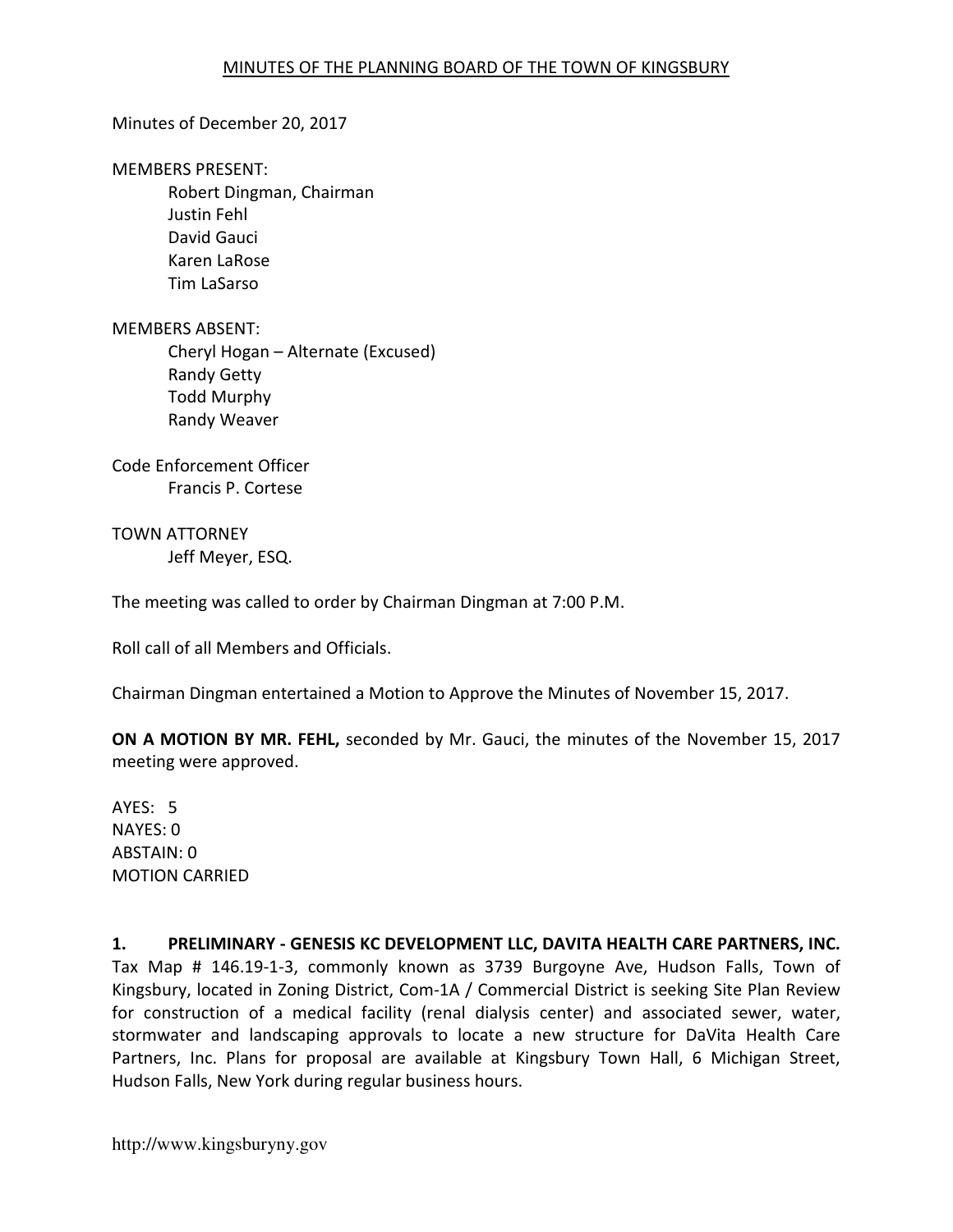## MINUTES OF THE PLANNING BOARD OF THE TOWN OF KINGSBURY

Planning Board Meeting December 20, 2017 Page 2 of 4

Chairman Dingman introduced Tom Jarrett, Jarrett Engineers, PLLC, who will be representing Mark Kinney, and Arthur Ritchie of DaVita Health Care Partners to address the Board.

Mr. Jarrett stated Mr. Kinney and Mr. Ritchie are attending tonight on behalf of DaVita Renal Dialysis Center. They are proposing a dialysis center on the corner of Michigan Street and Burgoyne Avenue. Tonight they are here for a recommendation from this Board to the Zoning Board of Appeals for two variances.

Mr. Kinney stated DaVita Kidney Care is a very large kidney dialysis company with facilities all across the United States. DaVita Care has their State Issued Certificate and is ready to begin this project. Staffing will vary depending on patient load as well as the hours of operation.

Chairman Dingman asked what the goals were in terms of staffing and do they expect to grow.

Mr. Kinney responded the dialysis is a growing business and they do expect it to grow. There are a number of considerations involved in the decision to determine the need for a dialysis center. There is definitely a growing need for it in this area.

Mrs. LaRose questioned if this center would be getting the over flow from Glens Falls Hospital and where would your patients be coming from?

Mr. Kinney stated he is not the medical person to answer this question, he does know there is a medical need for it, and there is a need for acute patient care. This facility would be for people who are not in the hospital. When the patient comes to a center their dialysis can take two to four hours on a regular basis. From traffic standpoint it is kind of the same thing, a lot of people are dropped off by loved ones and they come back to pick them up.

Chairman Dingman indicated that he felt that, from the demographic standpoint it would be help people coming from parts of Washington County who wouldn't go to Glens Falls Hospital.

Mr. Jarrett stated he brought his mother to Glens Falls Hospital for years for dialysis and met a number of people at the hospital that traveled from Vermont and lower Washington County for dialysis. By having this facility it would save people from these areas at least a half hour of travel time.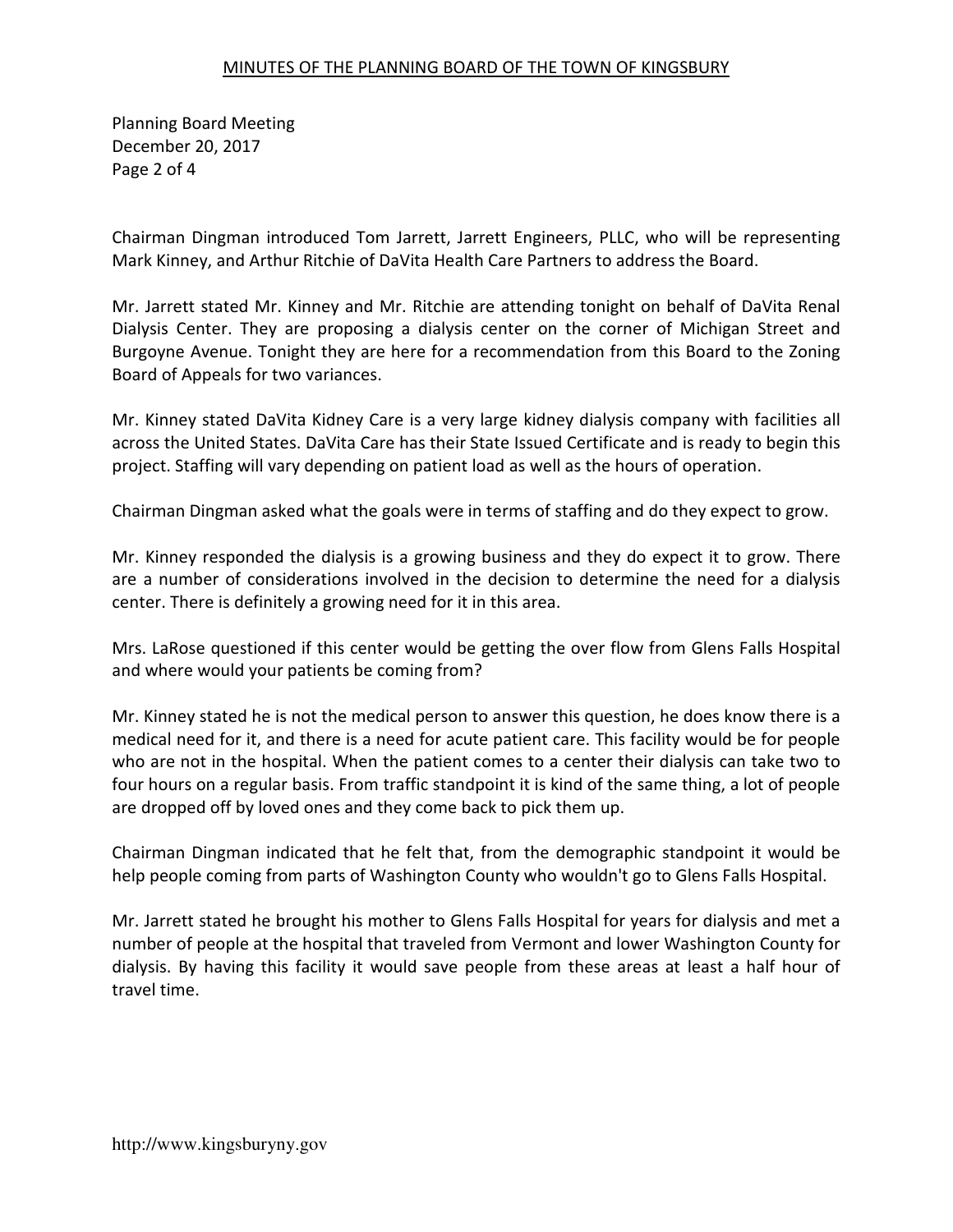## MINUTES OF THE PLANNING BOARD OF THE TOWN OF KINGSBURY

Planning Board Meeting December 20, 2017 Page 3 of 4

Mr. Kinney stated there was an application they needed to complete before coming to this Board. DaVita had to submit a site plan and floor plan for the application permit. They needed to prove there was a need for dialysis in this area. They applied for twelve (12) chairs and were approved for twelve (12) chairs. In order to increase the size for more chairs they would have to go through the application process again.

Mr. Jarrett stated there is not any more room for more chairs in this building.

Chairman Dingman asked besides this approval which may need some variances, what will the Health Department require?

Mr. Kinney stated they have the go ahead from the Health Department. This is the first step of the process. They will need to get their licenses and procedures that go along with the permitting.

Mr. Jarrett stated from a Sight Plan perspective there is an existing residence on the property located on the corner of Michigan Street and Burgoyne Avenue that will be taken down. This is the area where they started with designing and expanded toward the residential area. The required setback is 80 feet they are proposing 50 feet setback. A 50 foot setback is the Town of Kingsbury Code unless the property is on a state highway, then you need to add 30 feet for the setback. They feel this is consistent with the properties on either side. If they move the building back 80 feet it will put the building closer to the residential zone. They would rather not do it this way. They would rather maximize the property as best as they can while keeping a reasonable setback on the residential side. They will also need a 50 foot area variance for the back side of the property for a buffer zone. They will be adding more vegetation to protect the neighbors. They have designed this so that it will be functional for patient traffic and truck traffic.

Mr. Jarrett stated from a parking perspective the code states parking for 70 vehicles are needed, they are asking for 31 parking spaces. This will be leaving area for truck traffic.

Chairman Dingman questioned the type of truck that would making deliveries.

Mr. Jarrett stated they have planned for large tractor trailers with supplies.

Mr. Kinney stated it depends on the volume of the facility; it will also depend on the delivery company. Other deliveries will be from the United States Postal Service and UPS.